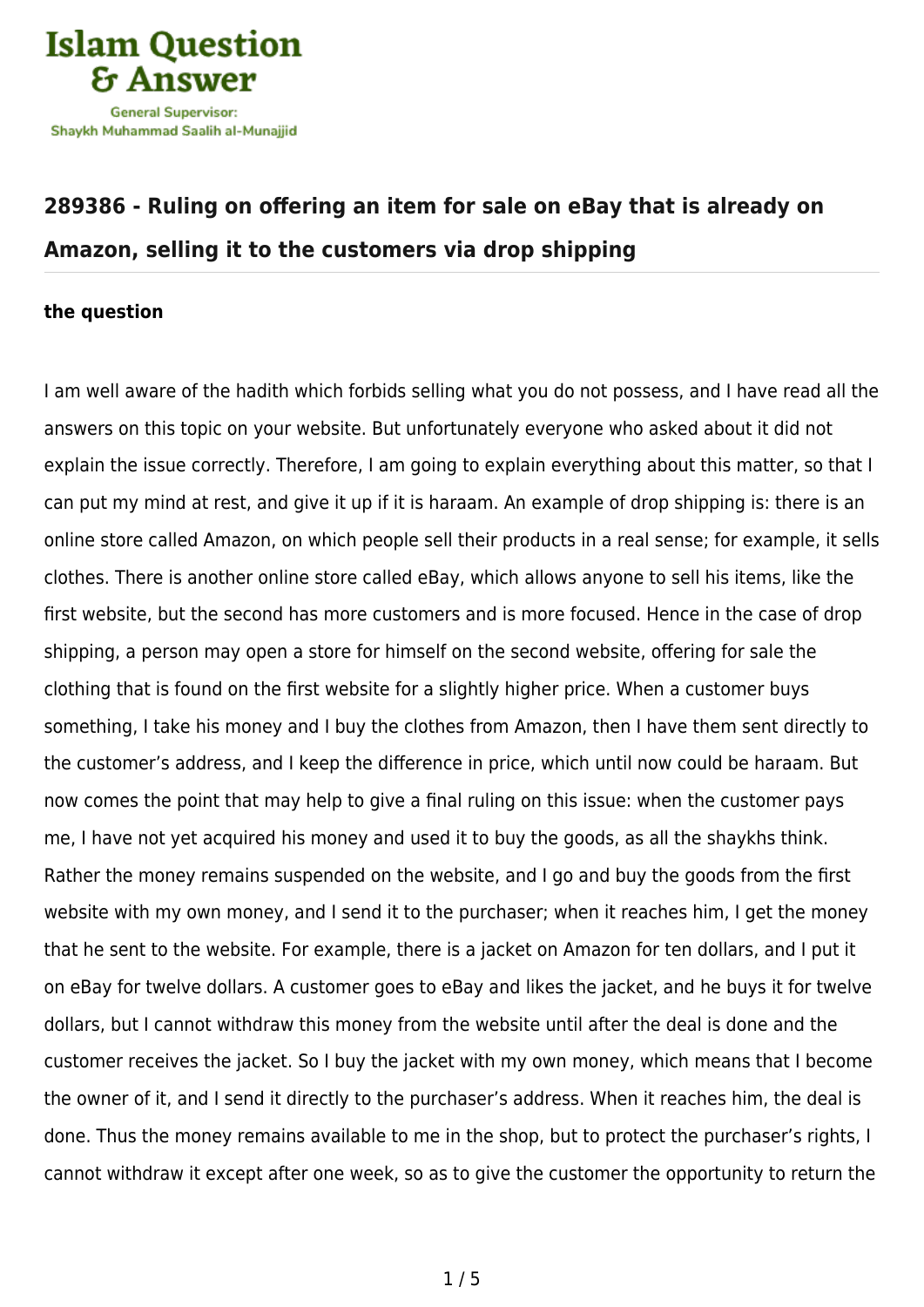

item if he wishes. This gives him full protection against the possibility of his being chated. Is doing this transaction in this manner halaal or haraam?

### **Detailed answer**

Praise be to Allah.

Firstly:

It is not permissible for anyone to sell what he does not possess, except in the case of the salam transaction (payment in advance).

In the answer to question no. [259320](https://islamqa.com/en/answers/259320) we have explained that so long as the money remains with the online middleman and you cannot take it, the salam transaction (payment in advance) is not valid, because the condition of the salam transaction being valid is that the receipt of the capital is done in the sitting in which the deal is done. This receipt of the money may be achieved if the money is deposited in your account and you are able to withdraw it directly. That does not happen in the transaction described in the question.

It says in Mataalib Ooli an-Nuha (3/20): No sale of any specific item is valid that the seller does not possess or has not been given permission to sell, because of the marfoo' hadith of Hakeem ibn Hizaam: "Do not sell what you do not possess." Narrated by Ibn Maajah and by at-Tirmidhi, who classed it as saheeh.

However, if the item is described but is not specified, then the sale may be done as a salam transaction. In that case it is valid, because he will be able to dispose of it when he takes possession of the item or receives the price for the item when the deal is drawn up. If at that time he did not acquire the item or receive the price in full, then it is not valid, because that is like selling debt for debt, which is prohibited. End quote.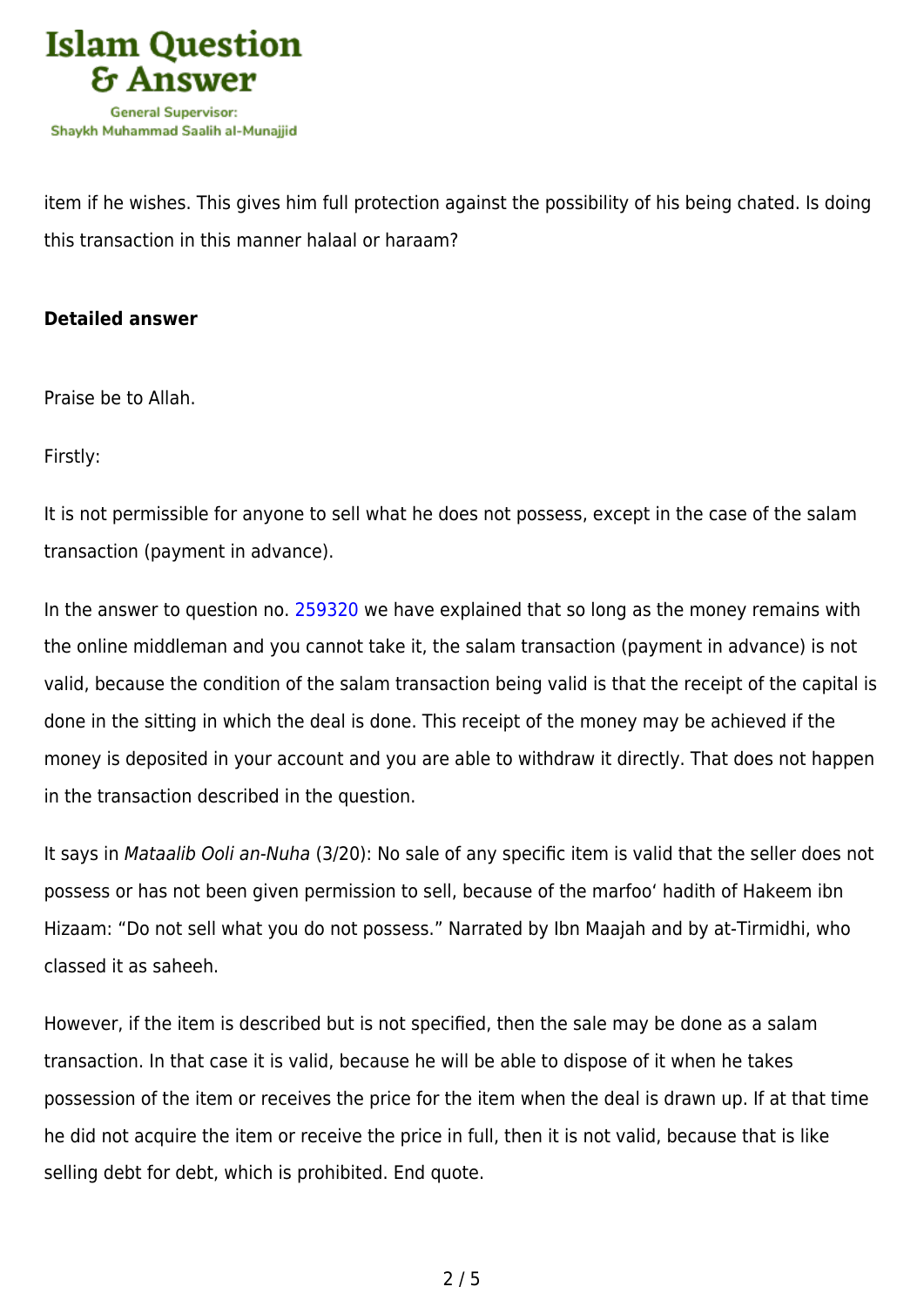

Shavkh Muhammad Saalih al-Munaiiid

Based on that, it is not permissible for you to sell this item of which you have not yet taken possession, according to what is mentioned in the question. The basic principle regarding the prohibition on selling what one does not own is the hadith narrated by an-Nasaa'i (4613), Abu Dawood (3503) and at-Tirmidhi (1232) from Hakeem ibn Hizaam, who said: I asked the Prophet (blessings and peace of Allah be upon him): O Messenger of Allah, a man may come to me asking me to buy an item that I do not have. Should I make a deal with him then go and buy it for him from the marketplace? He said: "Do not sell that which you do not possess."

This hadith was classed as saheeh by al-Albaani in Saheeh an-Nasaa'i.

## Secondly:

There are two ways out of this problem to make it permissible to sell what one does not possess on the internet:

### The first way:

Profit-sharing with the one who instructs the middleman to purchase the goods. Thus you can reach an agreement with the one who wants to buy the product, that you will buy the product, then sell it to him for a specific profit. This is simply a promise that is not binding on either party, and it is not a complete sale.

You do not have the right to ask for the price, or part of it, in advance to guarantee that the purchaser is serious. That is because taking this money from the client before purchasing the item indicates that the deal between them is not merely a promise to buy; rather it is a firm commitment, and this money is in fact to confirm and guarantee that commitment.

This is contrary to what is mentioned above about the stipulation that the promise should not be binding on both parties or one of them.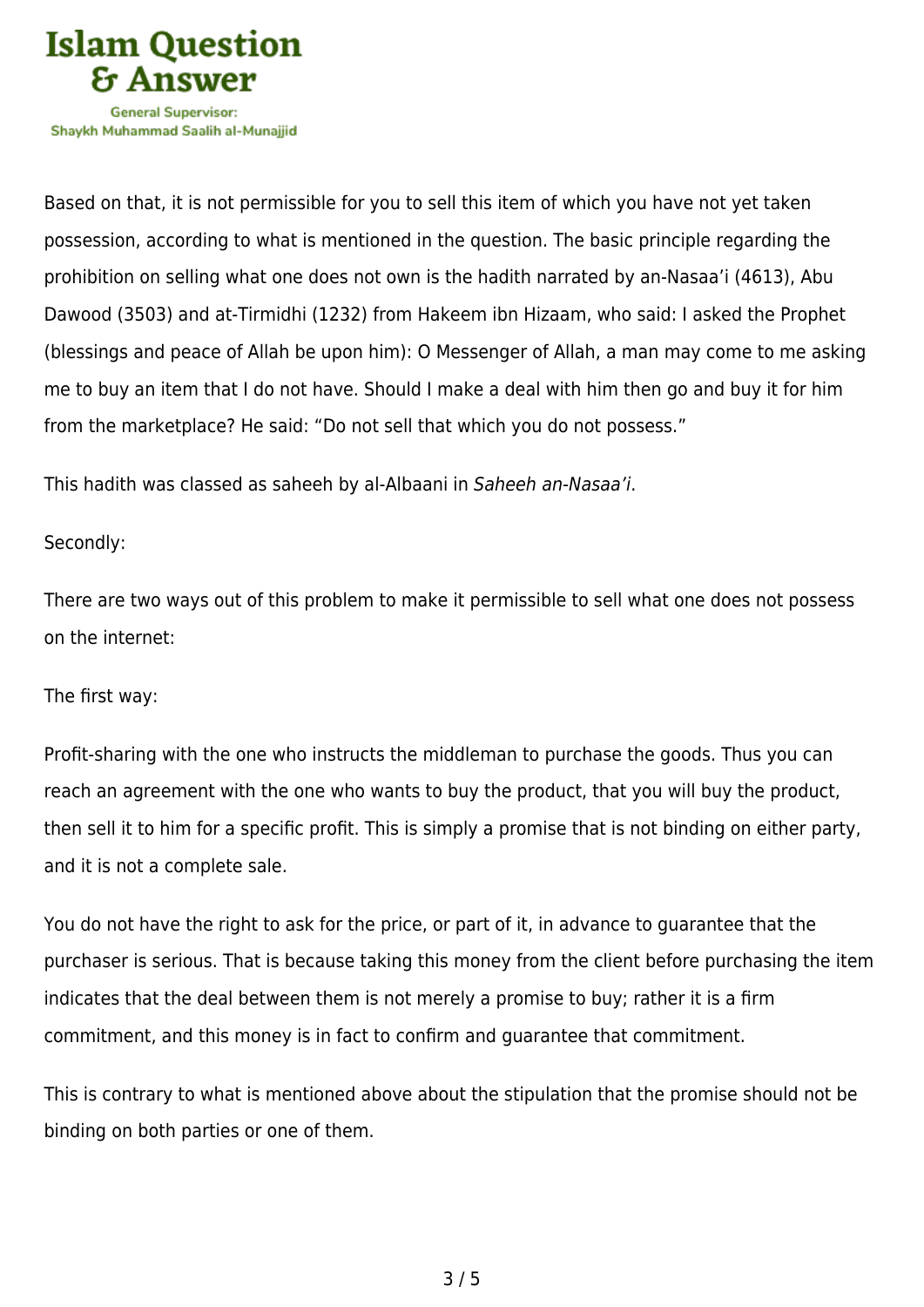

This has been explained previously in the answer to question no. [229091](https://islamqa.com/en/answers/229091) .

It is also stipulated that you should buy the item and take possession of it, before drawing up a deal with the customer.

When you have bought the item and taken possession of it, it is permissible for you to sell it to the customer.

We stipulated that you must take possession of it, because in some versions of the hadith of Hakeem ibn Hizaam, it says that the Prophet (blessings and peace of Allah be upon him) said to him: "When you have bought an item, do not sell it until you have taken possession of it." Narrated by Ahmad (15399) and an-Nasaa'i (4613); classed as saheeh by al-Albaani in Saheeh al-Jaami', no. 342.

Al-Daraqutni and Abu Dawood (3499) narrated from Zayd ibn Thaabit that the Prophet (blessings and peace of Allah be upon him) forbade selling an item in the place where it was bought, until the merchants had moved it to their places. This hadith was classed as hasan by al-Albaani in Saheeh Abi Dawood.

Based on that, it is not valid for you to ask Amazon to ship the item to the customer; rather you must first receive it from Amazon, or an agent must receive it on your behalf, then after that you can sell it to the customer.

The second way: acting as an agent in return for a fee.

It is permissible for you to act as an agent on behalf of customers, buying for them products that are available on Amazon for the same price for which they are sold on that website, without adding anything to it, in return for commission that you take from them, on condition that you buy the product with the customer's money, not your money.